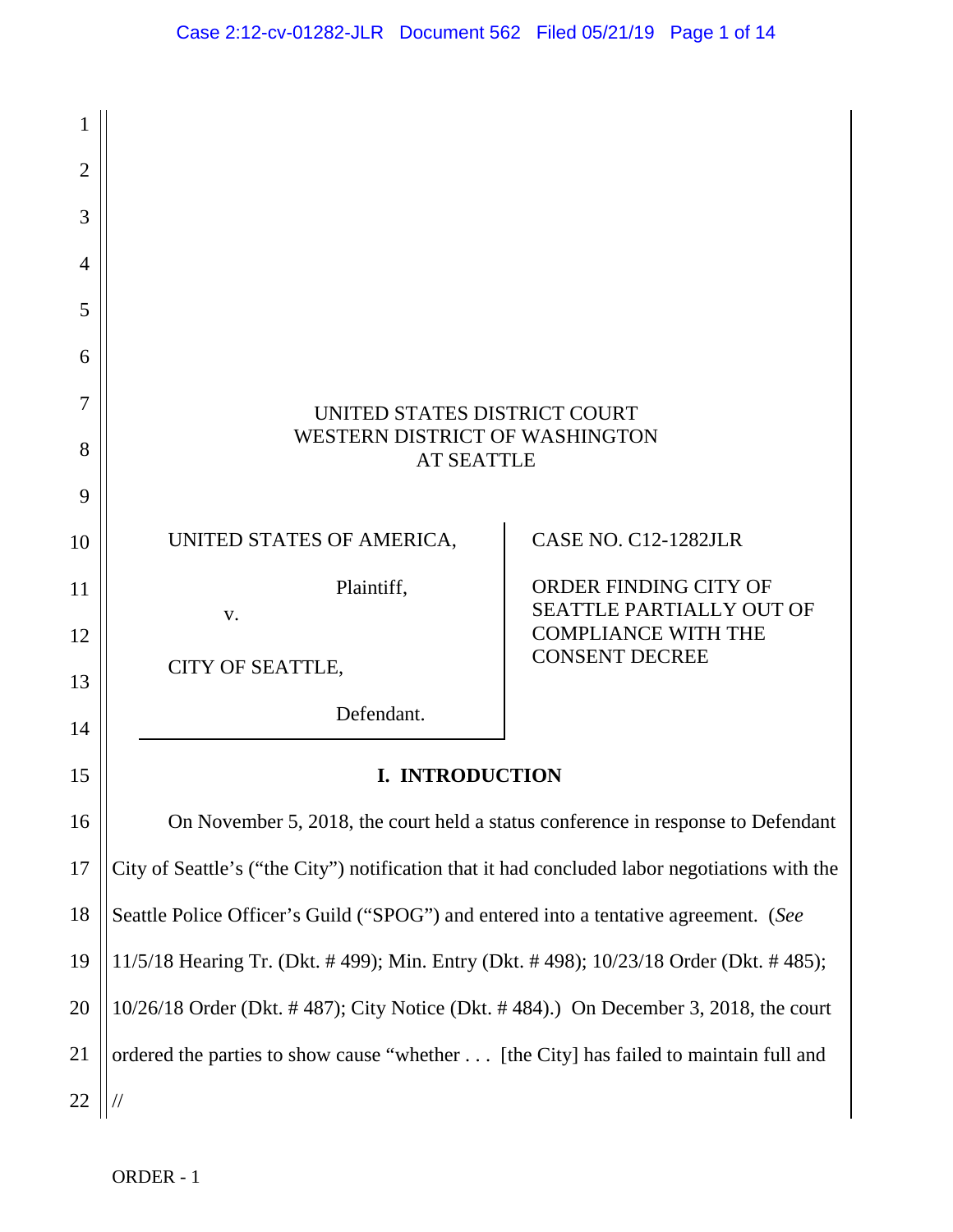## Case 2:12-cv-01282-JLR Document 562 Filed 05/21/19 Page 2 of 14

1 2 3 4 5 6 effective compliance with the Consent Decree."<sup>[1](#page-1-0)</sup> (OSC (Dkt.  $# 504$ ) at 1.) The City, Plaintiff United States of America ("the United States"), and Amicus Curiae Community Police Commission ("CPC") filed responses to the court's order. (*See* City Resp. (Dkt. # 512); U.S. Resp. (Dkt. # 528); CPC Resp. (Dkt. # 531); *see also* City Reply (Dkt. # 543).) In addition, on May 15, 2019, the court held a hearing on its order to show cause in which the parties and the CPC participated.

7 8 9 10 11 12 13 14 15 16 17 For the reasons stated below, the court finds that the City has fallen partially out of full and effective compliance with the Consent Decree. The court does not find that the City has fallen out of compliance in any of the areas listed in the Phase II Sustainment Plan that are covered by the Audits (*see* Phase II Sustainment Plan (Dkt. # 444) at 4-10), but notes that a number of key assessments need to be completed. The court nevertheless remains hopeful that the City can complete these assessments and discharge these areas of the Consent Decree within the two-year sustainment period. The court, however, does find that the City is out of compliance with the Consent Decree in one of its additional areas of responsibility—accountability. (*See id.* at 12-13.) With respect to this area, the City will need to come back into full and effective with the Consent Decree, and then maintain that compliance for two years.

18 19

//

//

20

<span id="page-1-0"></span>21 22 <sup>1</sup> The Consent Decree consists of the Settlement Agreement (Dkt.  $# 3-1$ ) and the order modifying and preliminarily approving it (Dkt. # 13). On the same day that the parties executed the Settlement Agreement, they also executed a Memorandum of Understanding ("MOU"), which established the CPC the and Crisis Intervention Committee.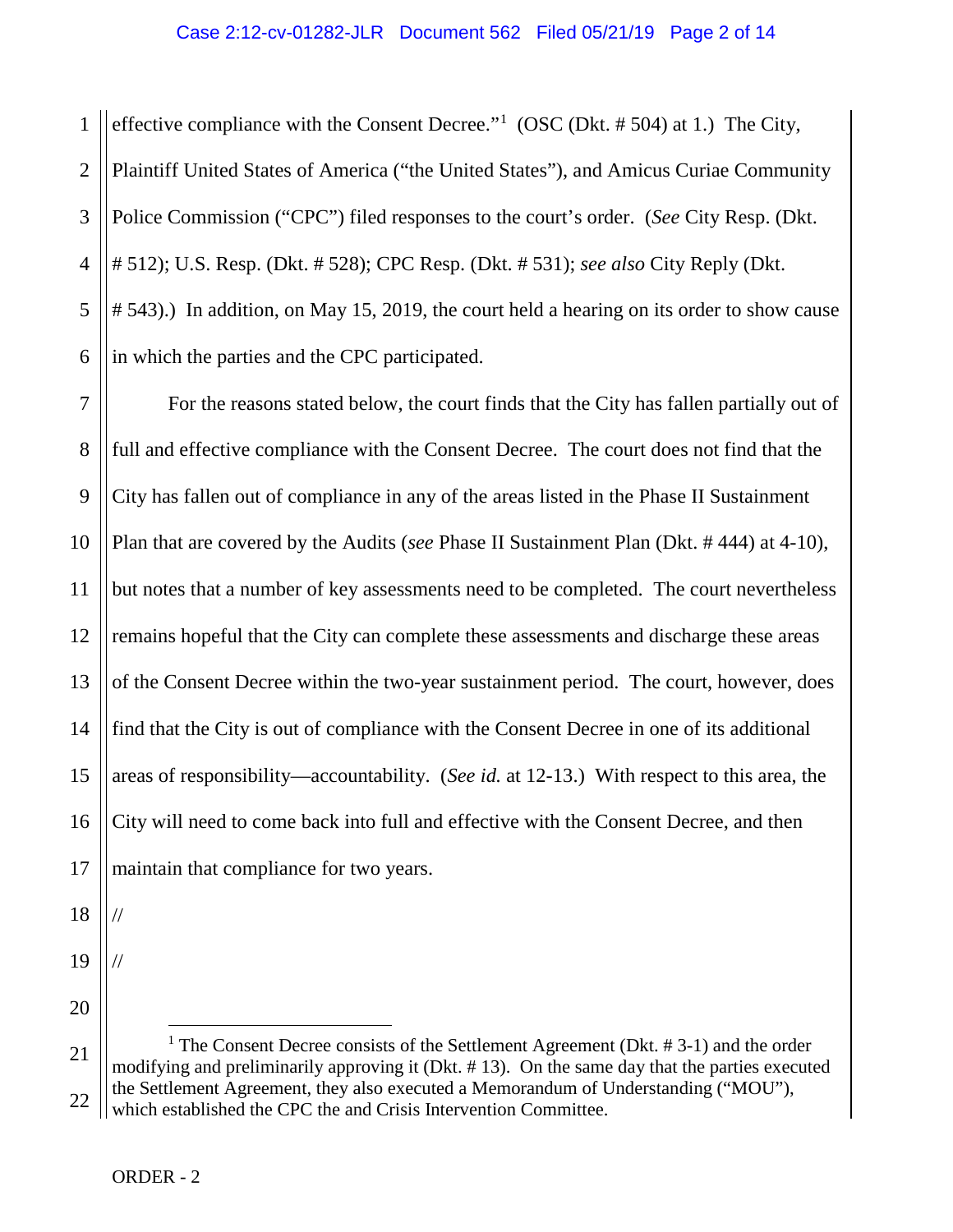| ٧ |  |  |
|---|--|--|
|   |  |  |
|   |  |  |
|   |  |  |

## **II. BACKGROUND & ANALYSIS**

2 3 4 5 6 7 8 9 10 11 12 13 14 15 16 17 On December 16, 2011, the United States Department of Justice ("DOJ") released a report announcing that it had found reasonable cause, under the Violent Crime Control and Law Enforcement Act of 1994, 34 U.S.C. § 12601 (formerly codified at 42 U.S.C. § 14141), to believe that the Seattle Police Department ("SPD") had engaged in a pattern and practice of excessive force. (*See* DOJ Report (Dkt. # 1-1); *see also* Stip. Find. & Concl. (Dkt. # 14) ¶ 6.) On July 27, 2012, the United States filed a complaint against the City based on that report. (*See* Compl. (Dkt. # 1).) On the same day, the City and the United States filed a joint motion asking the court to approve a Settlement Agreement and a Stipulated Order of Resolution. (Stip. Find. & Concl. ¶ 12; *see also* Joint Mot. (Dkt. # 3) (attaching the Settlement Agreement).) On September 21, 2012, the court preliminarily approved the Settlement Agreement, along with certain agreed modifications. (*See* 9/21/12 Order (Dkt. # 13).) The modified agreement and order is now commonly referred to as "the Consent Decree." *See supra* n.1. The Consent Decree requires SPD to comply with two phases: (1) SPD must attain "full and effective compliance" with the Consent Decree ("Phase I"), and then (2) SPD must sustain that compliance for two years ("Phase II"). (Consent Decree ¶¶ 229-30.)

18 19 20 21 22 On January 10, 2018, the City and SPD reached an important milestone. The court entered an order declaring that they were in "full and effective compliance with the Consent Decree," fulfilling Phase I. (FEC Order (Dkt. # 439) at 16.) Nevertheless, on December 3, 2018, the court issued an order to show cause "whether the court should find . . . the City . . . has failed to maintain full and effective compliance." (OSC at 1.)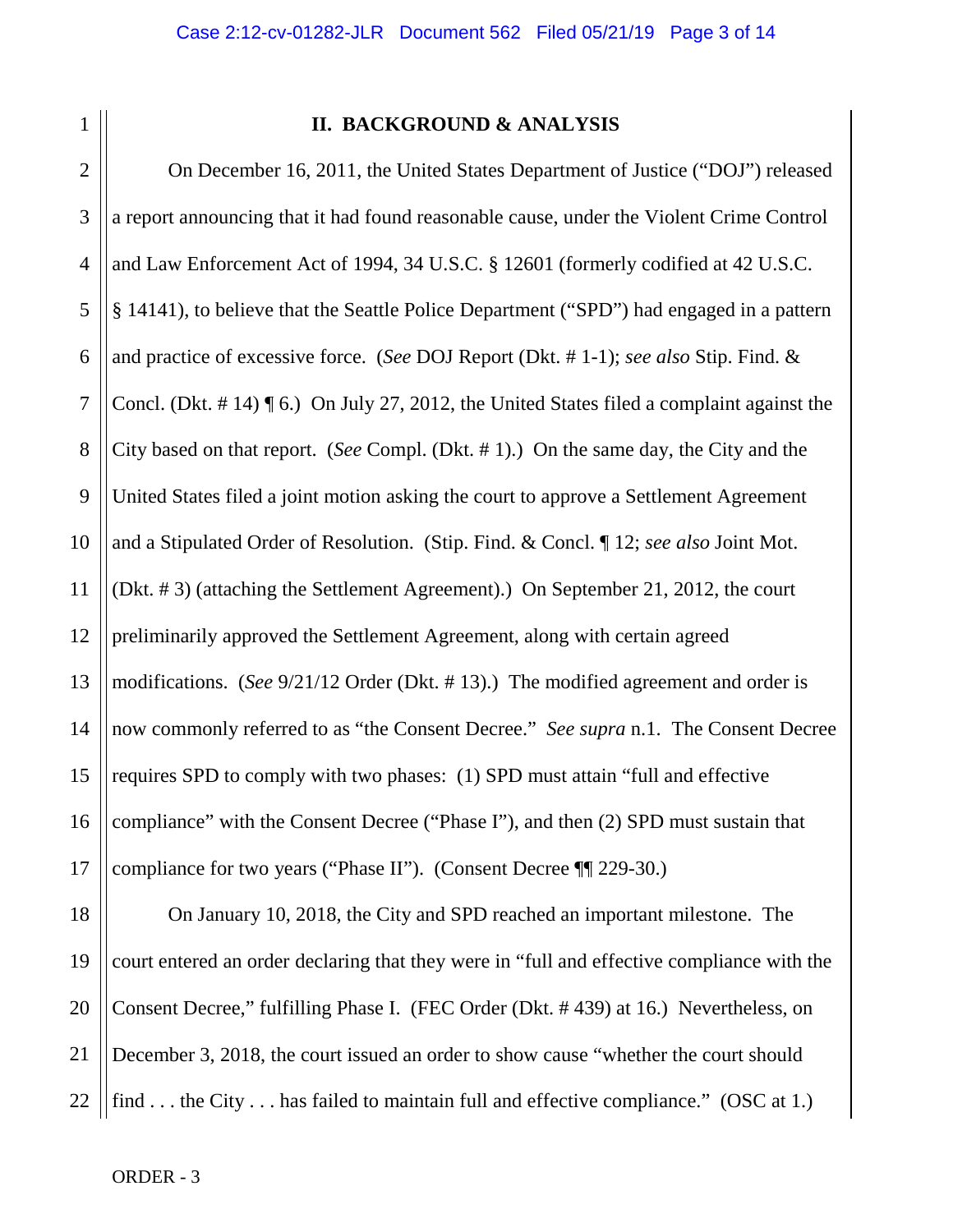1 2 3 4 5 6 7 8 9 10 11 The court stated that two considerations prompted its order: (1) the City's completion of collective bargaining with SPOG, and (2) the decision by the Disciplinary Review Board ("DRB") to overturn former Chief of Police Kathleen O'Toole's decision to terminate SPD Officer Adley Shepherd. (*Id.* at 5.) The court stated that the "decision to reinstate an officer who had violated three provisions of . . . SPD's use-of-force policies when he punched a handcuffed subject in the face while she was sitting in a patrol car, and the new [Collective Bargaining Agreement's ("CBA")] rejection of reforms in the Accountability Ordinance that would have substantially changed the process and standard of review by which the decision was made" caused the court "to question whether the City and . . . SPD can remain in full and effective compliance with the Consent Decree." (*Id.* at 8.)

12 13 14 15 16 17 18 19 20 21 22 The court's January 10, 2018, "full and effective compliance" ruling was based, in part, on the Monitor's conclusion in his 2017 Compliance Status Report that the City had achieved "initial compliance" with assessments that the Monitor and the parties formulated for this purpose. (*See* FEC Order at 3-5 (citing 3d Year Monitoring Plan (Dkt. #195) and Compliance Status Report ("CSR") (Dkt. # 416)).) The assessments include: (1) force reporting and investigation, (2) the Force Review Board ("FRB"), (3) community confidence, (4) the Office of Professional Accountability ("OPA"), (5) crisis intervention and the intersection with the use of force, (6) supervision, (7) Type II force investigation, (8) the Early Intervention System ("EIS"), (9) use-of-force, and (10) stops, searches, and seizures. (*See* FEC Order at 4 n.3; *see also* CSR at 3-17.) //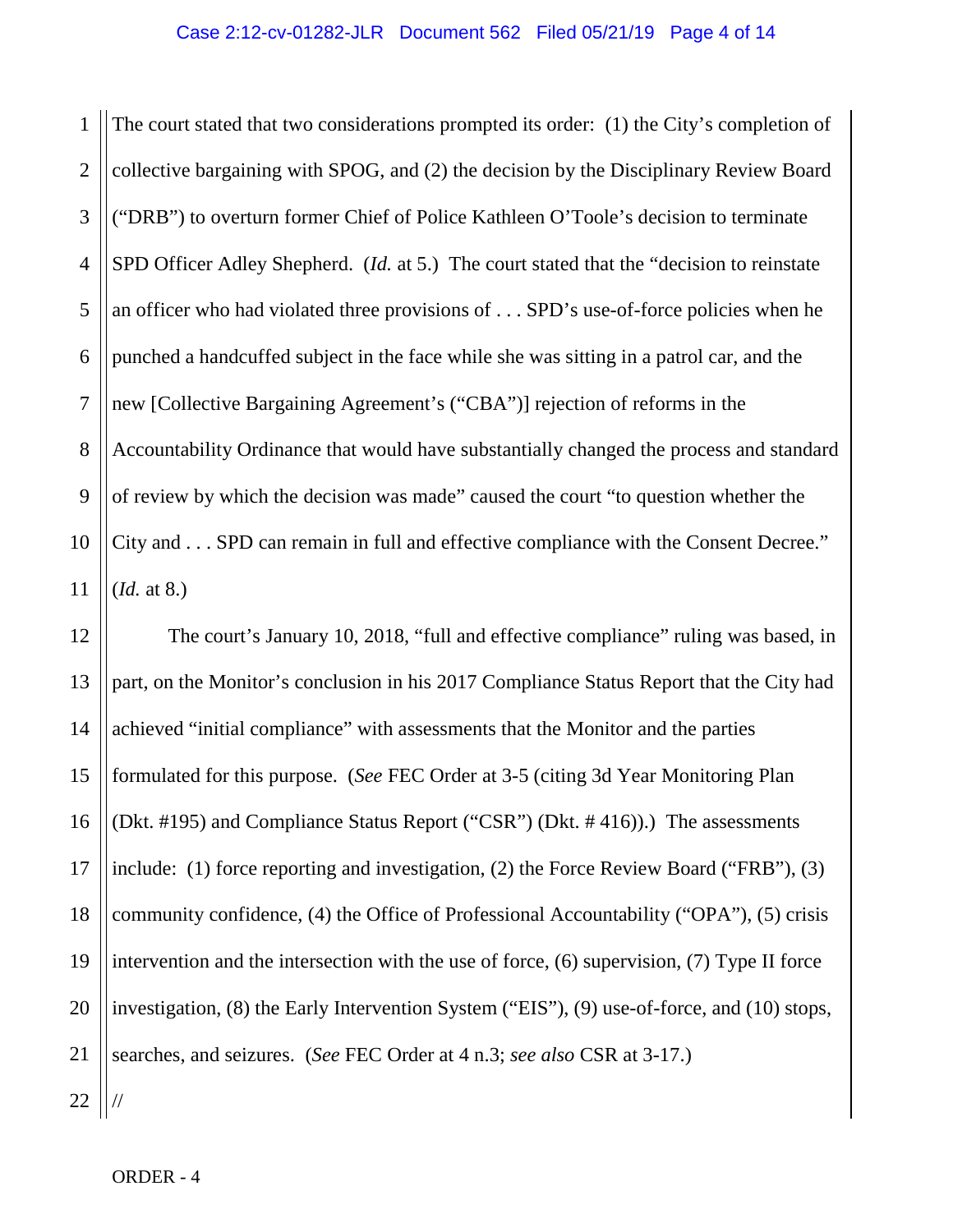## Case 2:12-cv-01282-JLR Document 562 Filed 05/21/19 Page 5 of 14

1 2 3 4 5 6 7 8 9 10 11 12 13 14 15 Although the ten assessments are "clearly important," they "do not constitute all the requirements of the Consent Decree." (CSR at 3.) Indeed, in his Report, the Monitor expressly identified accountability and the conclusion of labor negotiations as additional areas of focus or concern for assessing SPD's compliance. (CSR at 17-18.) At the time that the court declared the City to be in "full and effective compliance" with the Consent Decree, the City had presented its original Accountability Ordinance for court approval. (*See* 7/11/16 Stip. Mot. (Dkt. # 297); 6/21/17 City Br. (Dkt. # 396).) Because the Ordinance at that time was still subject to alteration during the City's collective bargaining process with SPD's labor unions, the court declined to rule on a version of the Ordinance that was not the "final product." (9/7/17 Order (Dkt. # 413) at 3; *see also* FEC Order at 15.) Indeed, the court's approval is still pending. Nevertheless, in adopting the Accountability Ordinance, the City indicated its intent to discard the old accountability regime. Thus, the original, unmodified Accountability Ordinance was the only accountability benchmark by which the court could assess the City's Phase I compliance in that area at that time.

16 17 In its order finding the City in full and effective compliance with the Consent Decree, the court specifically warned:

[T]he court takes seriously, and so should the parties, the many ongoing concerns raised by the Monitor in his Compliance [Status] Report. If the City and SPD fail to satisfactorily address these concern, they may well fail to sustain the progress they have made. The court will not hesitate to restart the two-year sustainment period if SPD falls below the full and effective compliance standard set forth in the Consent Decree.

The court notes that the City still has not . . . concluded labor negotiations with all of SPD's unions. . . . The court previously indicated that it will not

18

19

20

21

22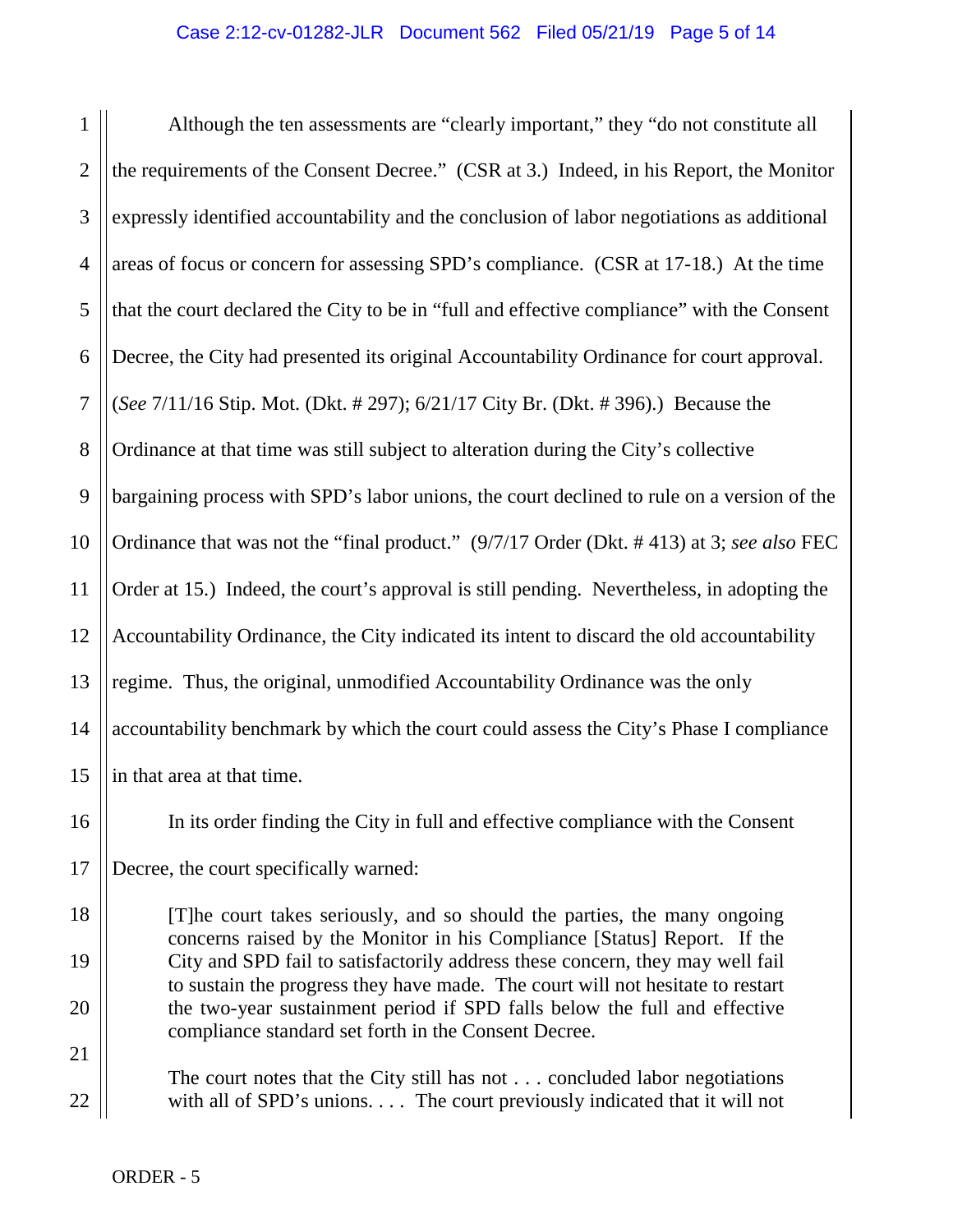grant final approval to the City's new police [A]ccountability [O]rdinance until after collective bargaining is complete. . . . If collective bargaining results in changes to the [A]ccountability [O]rdinance that the court deems to be inconsistent with the Consent Decree, then the City's progress in Phase II will be imperiled.

4 (FEC Order at 14-15 (citations and footnote omitted).)

1

2

3

5 6 7 8 9 10 11 12 13 14 15 16 17 18 19 In its order to show cause and in this order, the court is particularly concerned about provisions related to officer discipline and accompanying appeals that are found in the original Accountability Ordinance that SPOG's CBA altered. In its response to the court's order to show cause, the United States notes that the terms of SPOG's CBA related to the use of arbitration in an appeal and the burden of proof applied therein "are materially unchanged from the time period in which DOJ investigated SPD and the Consent Decree was entered." (U.S. Resp. at 3.) The United States argues that because the Consent Decree did not expressly mandate changes to either of those specific items, the court should not find that the CBA's reversion to the old arbitration scheme and abandonment of critical aspects of the Accountability Ordinance conflicts with or undermines the Consent Decree. (*See id.*) In making this argument, the United States misapprehends both the import of the arbitration process and its intersection with the Consent Decree, as well as the court's starting point for assessing accountability that formed the basis for its finding that the City was in full and effective compliance with the Consent Decree.

20 21 22 First, although the Consent Decree contains no explicit mandate concerning the arbitration process or the burden of proof therein, the Consent Decree expressly requires the City, when "establish[ing] or reorganiz[ing] a government agency or entity whose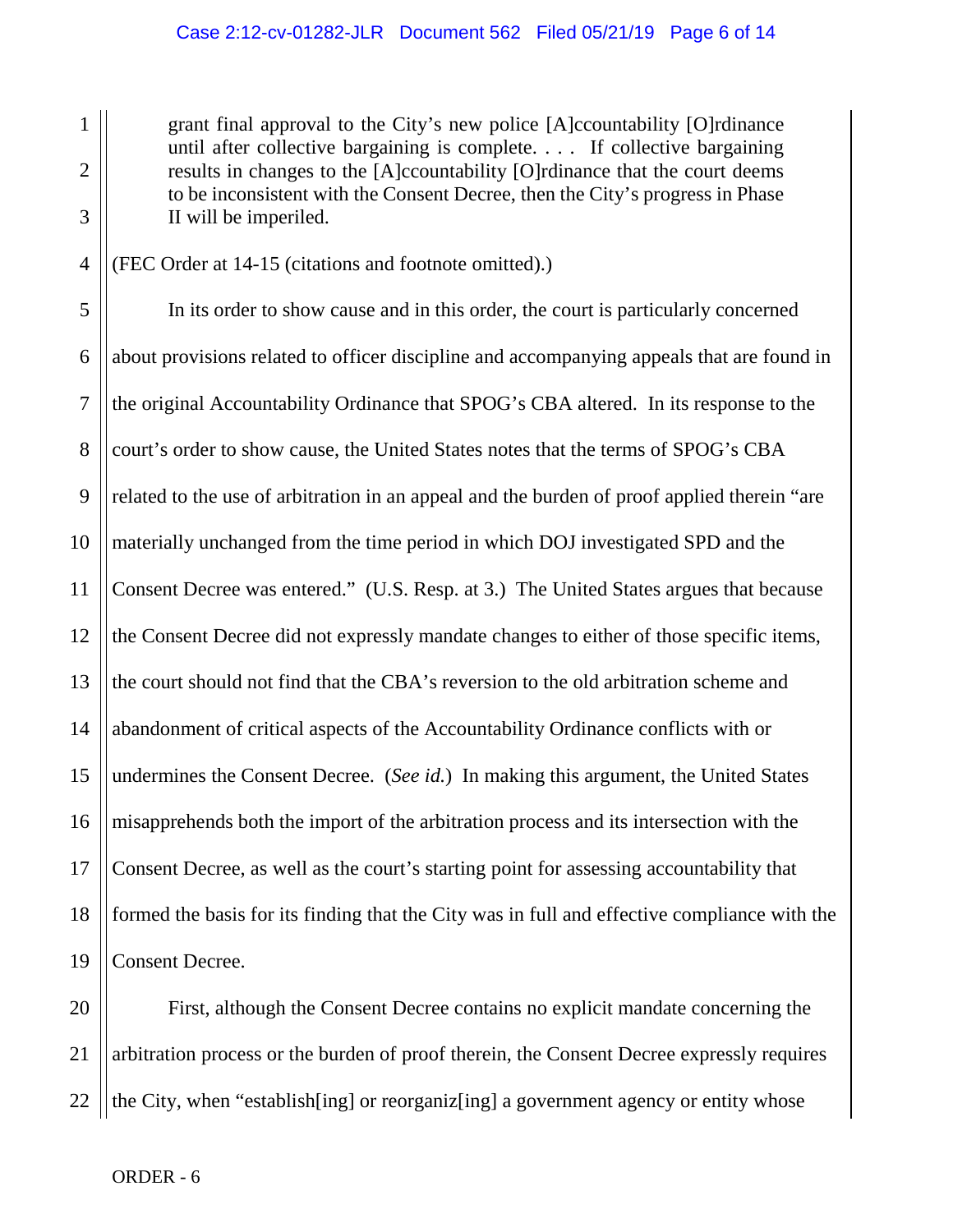1 2 3 4 5 6 7 8 9 10 11 12 function includes overseeing . . . investigating, or otherwise reviewing the operations of SPD," to "ensure these functions and entities are consistent with the terms of the [Consent Decree]." (Consent Decree ¶ 219.) Further, the United States and the City have acknowledged that any accountability system proposed or instituted by the City may not conflict with either the terms or the purposes of the Consent Decree. (7/11/16 Stip. Mot. (Dkt. # 297) at 2, 4.) The Consent Decree expressly defines its purposes or goals as ensuring that police services are delivered to the people of Seattle in a manner that (1) fully complies with the Constitution and laws of the United States, (2) ensures public and officer safety, and (3) promotes public confidence in the SPD and its officers. (*See*  Consent Decree at 1.) The court concludes that any provision that implicates officer discipline related to use-of-force inherently implicates all three of the Consent Decree's purposes, and thus, must be consistent with them.

13 14 15 16 17 18 19 Second, irrespective of what the Consent Decree may or may not expressly provide about SPD's accountability systems, the statements and conduct of the parties throughout these proceedings reveal the inadequacy of the past accountability regime, the critical need for reform to that regime, and the parties' acquiescence to the court's jurisdiction in this area. Thus, contrary to the United States' current position, the old accountability regime is not the appropriate baseline for finding the City in full and effective compliance with the Consent Decree.

20 21 22 For purposes of clarifying the parties' acknowledgement of the old accountability system's inadequacy and their acquiescence to the court's jurisdiction over reform in this area, the court recounts pertinent portions of the proceedings herein. As far back as 2015,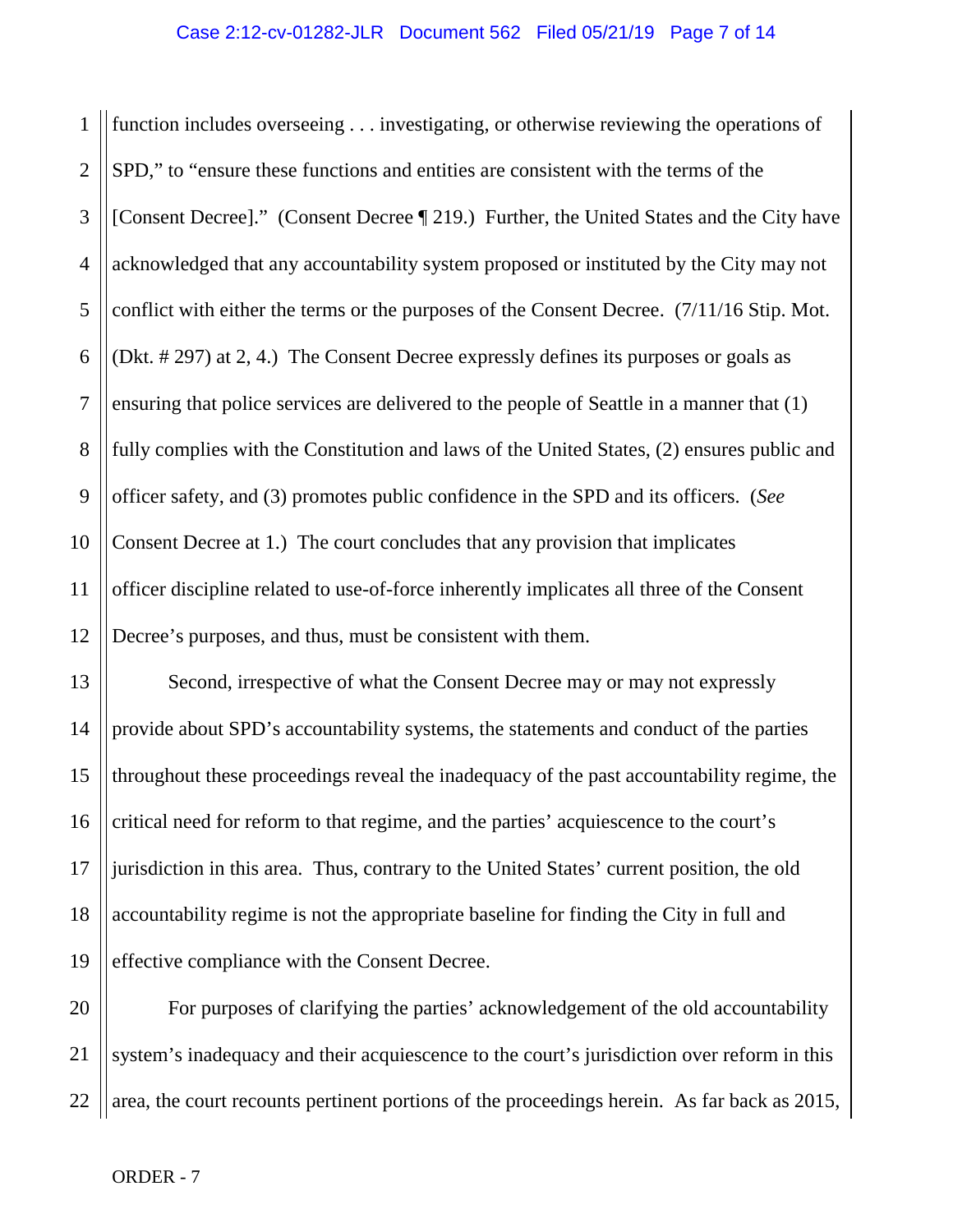<span id="page-7-0"></span>1 2 3 4 5 6 7 8 9 10 11 12 13 14 15 16 17 18 19 20 21 22 the City assured the court that it intended to bring all recommendations for reform of SPD's accountability systems before the court.<sup>[2](#page-7-0)</sup> Specifically, at the August 26, 2015, status conference, in discussing a schematic of SPD's accountability systems, the City's representative stated: And the development of those [accountability] recommendations, they started back in 2014, when the CPC and the OPA auditor, consistent with their obligations under the MOU, started to have conversations with the rest of the city, to take a look at the accountability system, see what was working, and what was not working. . . . [B]ut I do wish to assure the Court that it was always the city's intent to provide whatever these recommendations were to the monitor and ultimately to the Court. Certainly the city is very cognizant of the Court's role in this and that nothing may occur without the Court's approval, ultimately. \*\*\*\*\*\*\*\*\*\* So much of what is proposed by those recommendations is bringing the current status quo and codifying it in a way that reflects reality. But there are also several really important expansions that are proposed in those recommendations that we look forward to discussing. And I think probably the most significant, from the department's perspective, is that we created all of these new review systems, all of these new accountability systems, and they're new, they're all a part of the [C]onsent [D]ecree, and right now the monitor is looking at it, the Court is looking at it, certainly DOJ, with its independent obligations, is looking at it. (8/26/15 Hr. Transcript (Dkt. #229) at 27-29.) //  $2$  Even earlier, on April 4, 2014, Mayor Jenny Durkan, then the United States Attorney for the Western District of Washington, assured the co-chairs of the CPC as follows: As we told the court yesterday: the accountability system is in need of wholesale review and significant reform. Too many layers have been grafted on over the years by law and practice. It is almost unthinkable that so many experienced people can have so much confusion over how things work. It is also unacceptable. Both the officers and the public must have a system that is transparent, certain and just. (Lopez Decl. (Dkt. # 532) ¶ 2, Ex. A.)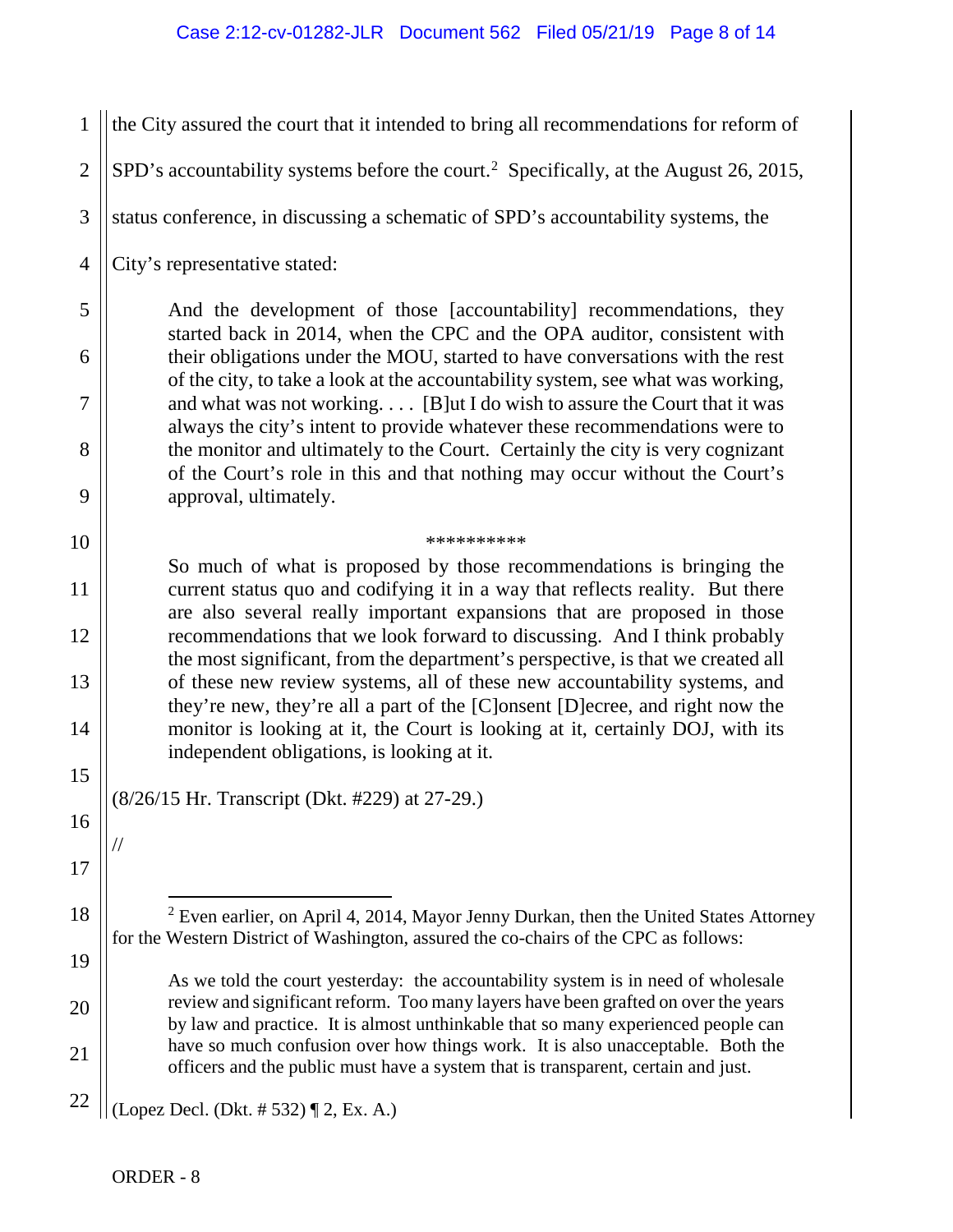1 2 3 4 5 6 7 8 9 In its initial September 30, 2015, memorandum to the court concerning a "proposed framework for ensuring systems of review and accountability," the City acknowledged that "there are capacity issues and inefficiencies in the independent accountability system as it now functions that must be expediently addressed" and "the [accountability] systems [the City] proposes must work symbiotically with all of the internal accountability systems, and certainly may not conflict with the provisions of the [Consent Decree]." (9/30/15 Br. (Dkt. # 233) at 8.) Toward that end, the City recognized the need to submit those recommendations to the Monitor and the United States for review, and ultimately to the court. (*Id.*)

10 11 12 13 14 15 16 17 18 19 In their July 11, 2016, stipulated motion regarding SPD accountability systems legislation, the parties "agreed that while many of the accountability system elements discussed were not specifically referenced in the Consent Decree, any legislative proposal must not conflict with either the terms or purpose of the Consent Decree" and that "any elements of the legislative proposal that did, in fact, implicate provisions of the Consent Decree would require [c]ourt approval." (7/11/16 Stip. Mot. at 2-3; *see also* 5/10/16 City Br. (Dkt. # 289) at 28-29 ("Once the City's legislative process has been completed, the City will submit any resulting legislation to the Court for review. This will allow the Court to ensure that the legislation is consistent with the letter and spirit of the Consent Decree.").

20 21 22 In its motion seeking the court's declaration that it was in full and effective compliance with the Consent Decree, the City reiterated "its commitment to allowing the [c]ourt to complete [its] review [of the Accountability Ordinance] before termination of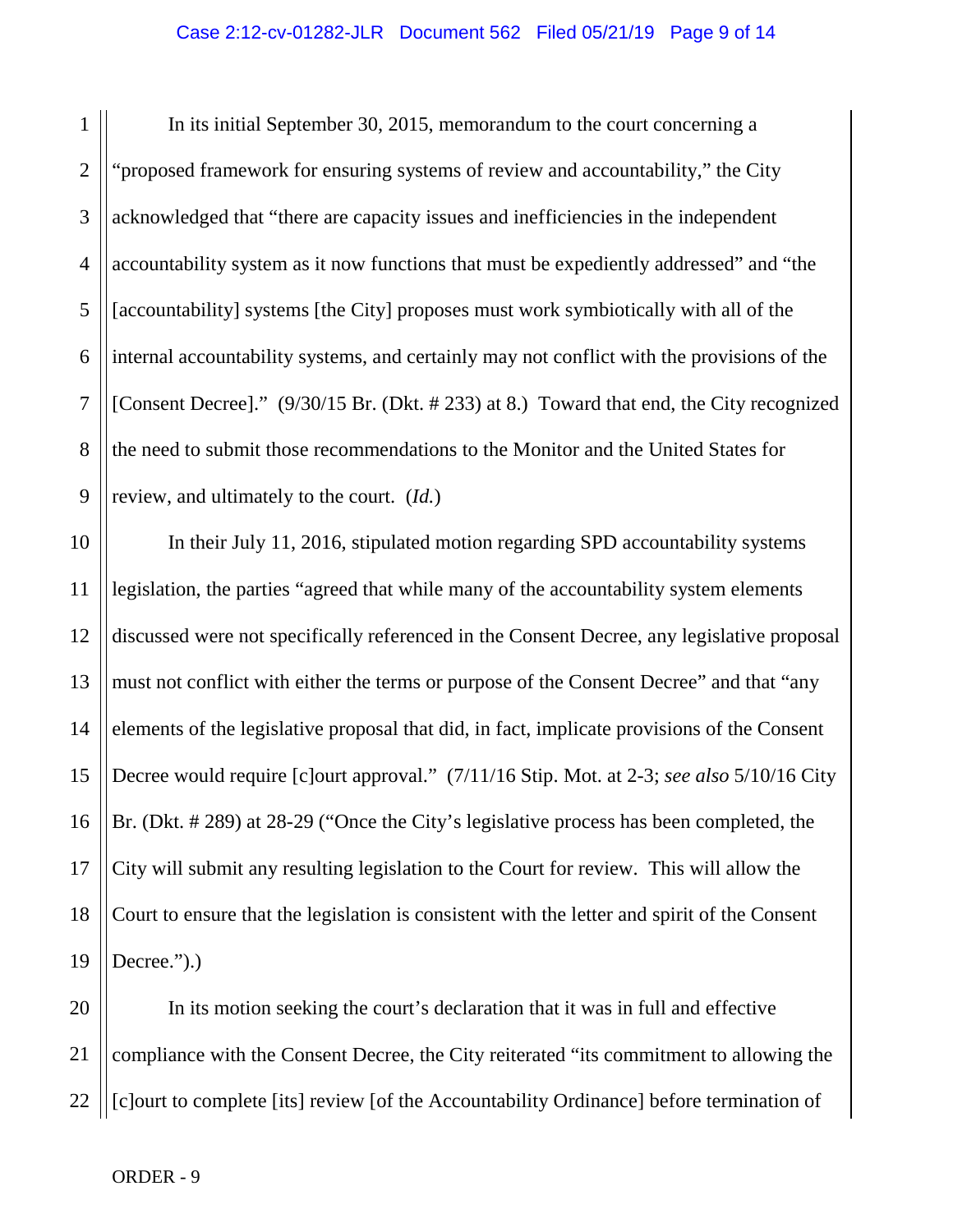1 2 3 4 5 6 7 8 the [Consent] Decree." (9/29/17 FEC Mot. (Dkt. # 419) at 18.) More specifically, in its Phase II Sustainment Plan, which delineated a series of Audits for evaluating the City's ongoing compliance with the Consent Decree (*see* Phase II Sustainment Plan at 4-10), the City expressly acknowledged additional obligations—beyond maintaining compliance with the ten assessments—including "achieving labor accords consistent with the reforms of the police [A]ccountability [O]rdinance it passed in 2017" (*id.* at 12). Further, the City restated "its commitment to present a fully-negotiated [A]ccountability [O]rdinance to the [c]ourt." (*Id.* at 13.)

9 10 11 12 13 Finally, as recently as November 30, 2018, in announcing the completion of collective bargaining, the City again recognized its obligation to "present changes to the City's police accountability and review system to the [c]ourt for review." (11/30/18 City Not. (Dkt. # 503) at 1.) The City also confirmed that court's review of the Accountability Ordinance is now "timely." (*Id.* at 2.)

14 15 16 17 18 19 20 21 22 The City and the United States may not repudiate these repeated past representations to the court—concerning the old accountability system's inadequacy, the need for reform, and the court's jurisdiction in this area—for the sake of political expediency today. Both expressly by their words and implicitly by their actions and lack of objection, the parties have acquiesced in the court's review of the Accountability Ordinance and, more generally, SPD's accountability systems as a part of assessing whether the City has sustained full and effective compliance with the Consent Decree in Phase II. The court initiates that review now, and as described below, finds the City to be out of compliance with respect to its accountability systems.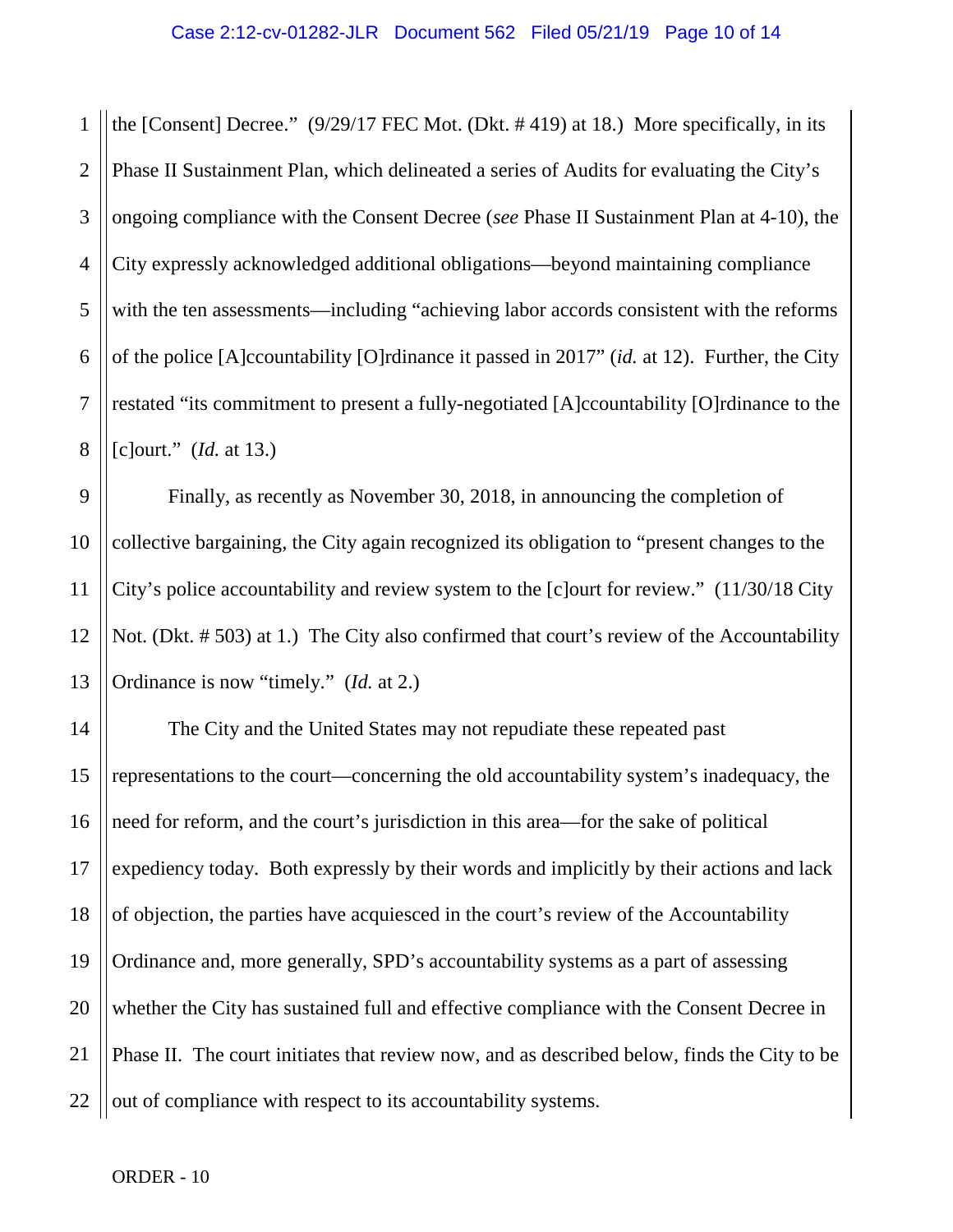1 2 3 4 5 6 7 8 9 10 11 12 13 14 15 16 Again, in its order to show cause, the court was particularly concerned by the reversal of former Chief of Police O'Toole's discharge of Officer Shepherd. (OSC at 6- 7.) The court noted the substantial differences between the process for review of that decision under the old arbitration regime and the new Accountability Ordinance prior to the Ordinance's alteration by SPOG's CBA. (*Id.* at 7.) No party argues in favor of the reversal of Chief O'Toole's decision or commends the outcome of that arbitration process to the court. (*See generally* City Resp.; U.S. Resp.; CPC Resp.; City Reply.) Nevertheless, the City and the United States insist that the Officer Shepherd case is an aberration and the City should not be faulted for actions out of its control, especially because the City is appealing the decision. (City Resp. at 10-11; U.S. Resp. at 7 ("The fact that an arbitration panel, which is not controlled by the City, overturned the City's efforts to enforce its policies is not a fair indication of a failure by the City and SPD to hold officers accountable.").) But as the CPC points out, the issue is not just that an arbitrator reinstated this officer, but that the CBA (1) retains significant attributes of the old appeals system that the parties admit needs reform, and (2) abrogates critical reforms in the Accountability Ordinance that the parties put in place. (*See* CPC Resp. at 12-13.)

17 18 19 20 21 22 The United States, nevertheless, cites six instances of officer termination that occurred under the old regime over the past 15 years (*see* Fogg Decl. (Dkt. # 529) ¶¶ 3-8, Exs. B-G) and points out that termination was upheld in four of those cases under the old accountability regime (U.S. Resp. at 17). Significantly, however, the two that were not upheld were terminations associated with the use of excessive force or a threat to use excessive force against individuals of color, and one of those two incidents also involved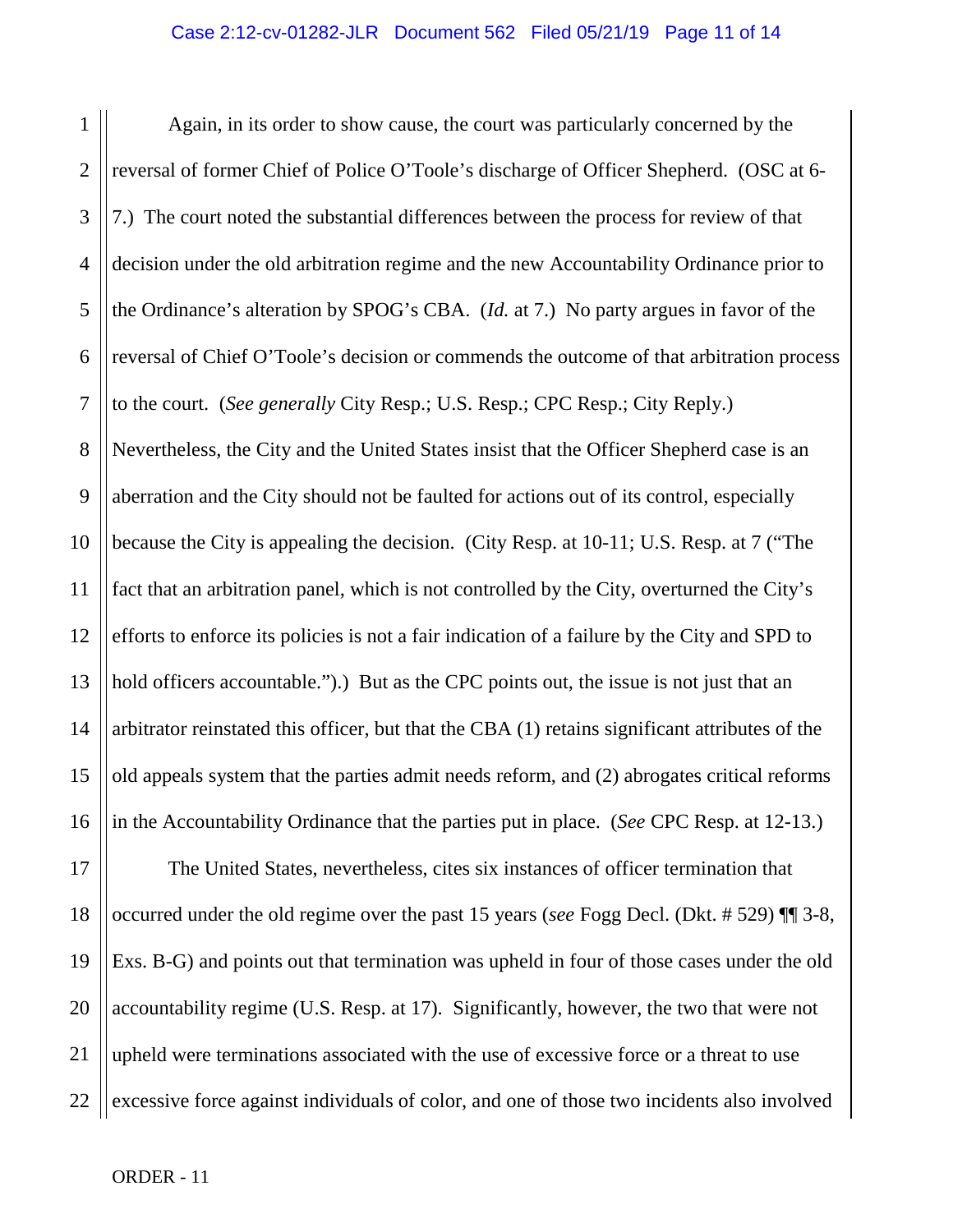1 2 3 4 5 6 an individual who was handcuffed in the back of the officer's patrol car at the time of the event. (Fogg Decl. ¶¶ 6, 8, Exs. E, G.) Further, the two terminations that were not upheld were the only cases that involved individuals subject to police action—not matters initiated administratively by the SPD. (*See id.*) Thus, of three relevant incidents before the court—the two cited above and the Officer Shepherd appeal—all were overturned in the appeals process. The court does not find this statistic reassuring.

7 8 9 10 11 12 13 14 15 16 The court has no interest in portions of the Accountability Ordinance that do not relate to the Consent Decree, but plainly the portions implicated by Officer Shepherd's arbitration do so relate. Specifically, these portions relate to the use-of-force, the supervision of officers, and community confidence, which also correspond to three of the ten assessments the parties have used to evaluate compliance. [3](#page-11-0) The court does not find that the City is out of compliance with any of the areas listed in the Phase II Sustainment Plan that are covered by the Audits (*see* Phase II Sustainment Plan at 4-10), although the court is concerned about possible negative impacts by the developments in accountability detailed herein. Nevertheless, the parties may continue on the same timeline presently outlined in their Sustainment Plan with respect to the Phase II Audits, and the court

17

<span id="page-11-0"></span>18 19 20 21 3  $3$ In addition, underpinning nearly all the assessments is adequate and constitutional police training. Much of the parties' work in attaining compliance with the Consent Decree has been focused on reforming SPD training in a variety of areas, including use-of-force, crisis intervention, and de-escalation. The court notes that the United States identified certain aspects of SPD's use-of-force training—specifically, Defensive Tactics—that may have fallen out of compliance with both the Consent Decree and the Constitution. (U.S. Resp. at 7-9.) The United States suggests that representatives of DOJ reattend this training to ensure compliance with the Consent Decree. (*Id.*) The City agrees with this proposal (*see id.*), and the court does too. However, the parties should ensure that the Monitor is also involved in this reexamination. Finally, the court directs the parties to file a report with the court on this issue once their

<sup>22</sup> reassessment is complete.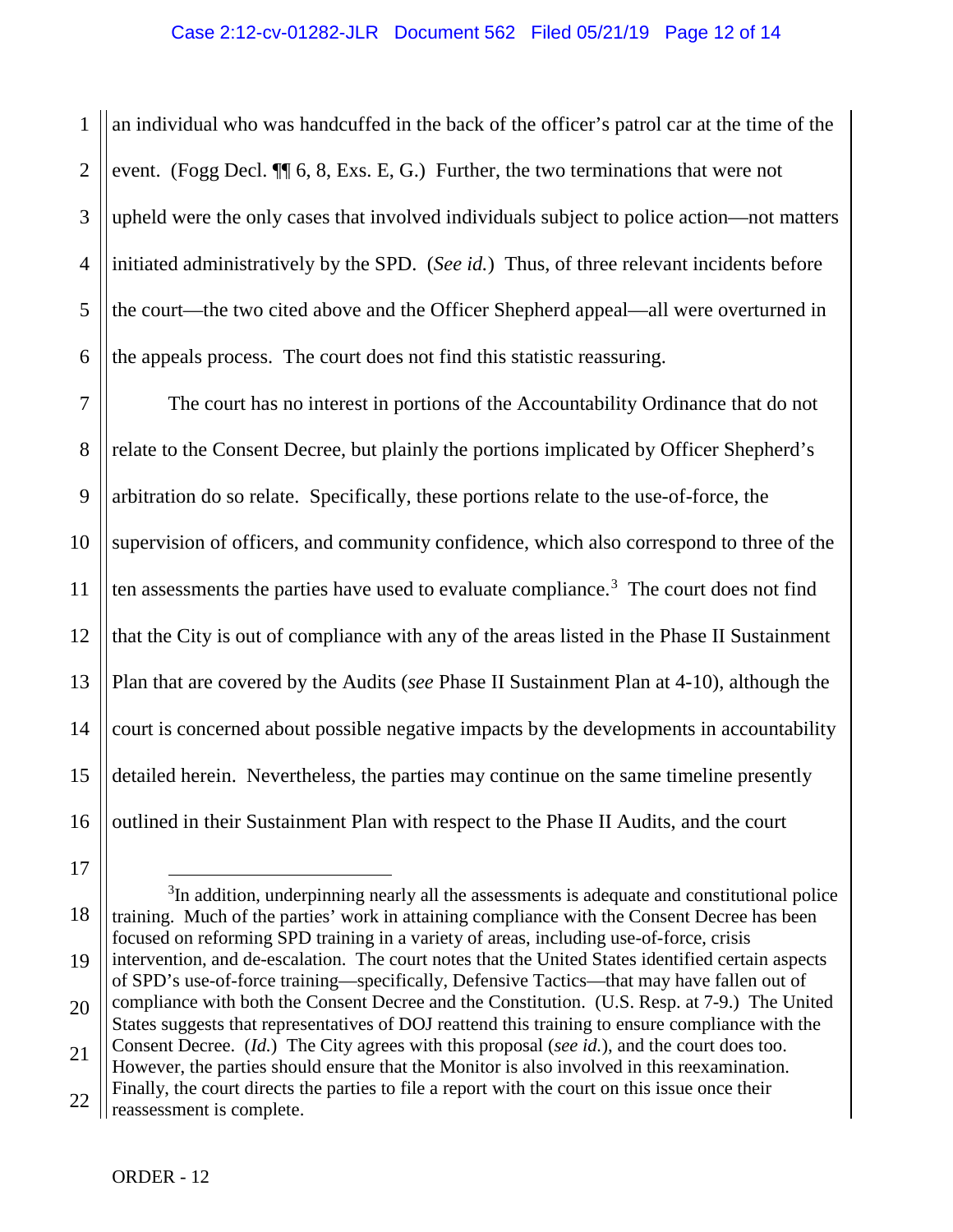1 2 3 remains hopeful that it will be able to discharge those areas of the Consent Decree within the anticipated two-year timeframe. (*See id*; *see also* Order Approving Phase II Sustainment Plan (Dkt. # 448).)

4 5 6 7 8 9 10 11 12 13 14 15 The court further clarifies that it makes no ruling concerning the CBA, specific provisions of the CBA, or how the City should conduct collective bargaining with any of its unions. The CBA is relevant here only insofar as it affects accountability. By their conduct and statements in these proceedings, the parties have acknowledged that the old accountability system is inadequate for purposes of compliance with the Consent Decree. Because the CBA eliminates reforms instituted by the Accountability Ordinance and leaves the old arbitration regime "materially unchanged" (*see* U.S. Resp. at 3), the court finds that the City and SPD have fallen out of full and effective compliance with the Consent Decree concerning SPD discipline and accountability. Before the court will terminate the Consent Decree as it pertains to accountability, the City must bring itself into compliance in this area and then sustain that compliance for two years. (*See* Consent Decree ¶¶ 229-30.)

16 17 18 19 20 21 22 Finally, the court also is not ruling today that—to be in full and effective compliance—the City must necessarily return to the provisions of the Accountability Ordinance referenced herein as those provisions existed prior to collective bargaining. With the assistance of the Monitor, the United States and the City are free to find other methods that will bring the City into compliance with the Consent Decree on accountability. To this end, the court ORDERS the City and the United States, with the assistance of the Monitor and the CPC, to formulate a methodology (1) for assessing the